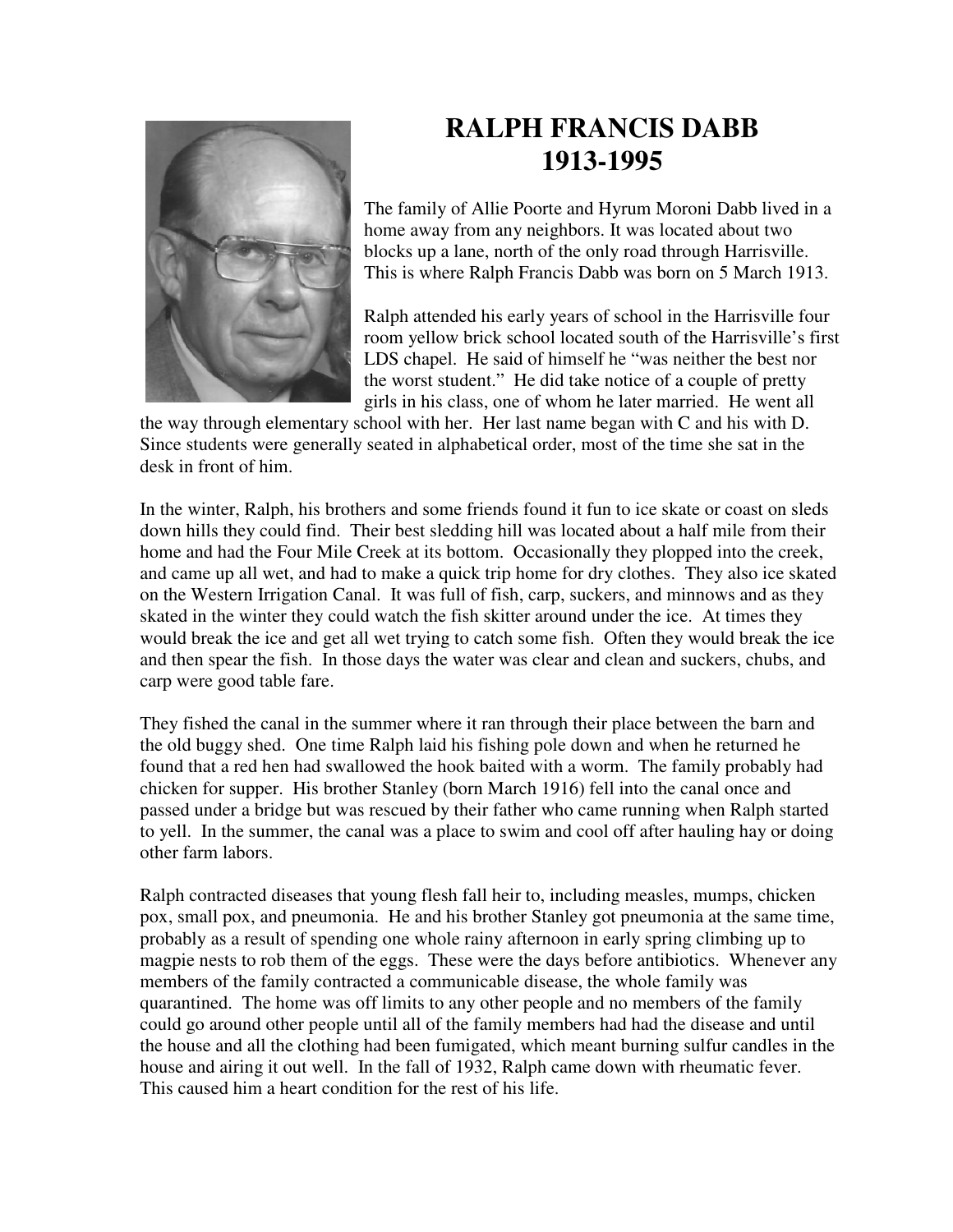Ralph grew up in an era of transition on the farm from hand labor to complete mechanical labor. He and his older brother Clyde (born January 1911) earned much of their spending money in their teens by thinning beets. They got nine dollars an acre and between them they could thin nearly an acre a day. Topping the beats required stooping over all day long and by the end of a long day of topping, a person could hardly stand erect. Hauling the hay seemed to go on endlessly all summer because hay crops had to be harvested several times. Some summers, Ralph worked on the grain thresher to provide some ready money.

Farm life provided many circumstances for close acquaintance, and Ralph recalled that his most intimate talks with his mother were when they were picking fruit, or peas, or beans. Washing clothes was a chore in those days, especially in the winter, so they used to wear one set of clothes all week and bath only on Saturday nights. The picture pump was used to draw water from the well to the surface. Pumping enough water for washing clothes or watering the live stock was not easy. In the summer the young people went bare footed from the time school was out until school started.

Ralph liked to read, and sometimes he would go off by himself to think, or play the harmonica which he took along with him. He developed quite a talent for playing the harmonica. He was very close with his older brother Clyde as they shared working, playing, romping, fishing, and fighting together. They even both broke arms on the same trip on the same Easter Day. His other siblings included, Wilmer (Nov 1923) and a sister Emily (January 1919).

Ralph and Clyde trapped muskrats on the Four Mile Creek. A fall's trapping would usually net them about twenty or thirty pelts. Just before Christmas they would sell them to a fur house in Ogden and use the money for Christmas. However, one time, someone stole their pelts just before Christmas.

Ralph was generally left handed growing up but became quite ambidextrous. He graduated from Weber High School, and during the summer of 1933, he worked at Weber Academy washing walls for 17 cents an hour. He made enough to pay one quarter's tuition, which amounted to about \$15.00. He started college winter quarter of 1934 and went for two quarters. He borrowed money from his bishop (which he later paid back) for spring quarter. Money was scarce and his parents could in no way assist him financially. He was hired to work on the farm of Alvin Wood, which helped provide the means for him to attend Brigham Young University. Shortly after beginning at BYU, he was hired as a stage hand for the drama department. He graduated from BYU with a B.A. in June of 1938.

He dated Jennie Rose Crowther, the girl who sat in front of him in his early school years. After three years of courtship, he finally convinced her that he was a "nice fellow," and they married in the LDS Salt Lake Temple 23 December 1938. In August 1939, he got a teaching job at Iona, Idaho. It was while in Iona that their daughter Janice was born in October 1939. They later moved to Nephi, Utah, where he taught English and Dramatics and served as school librarian at Juab High. While teaching in Nephi, he also worked in a grocery store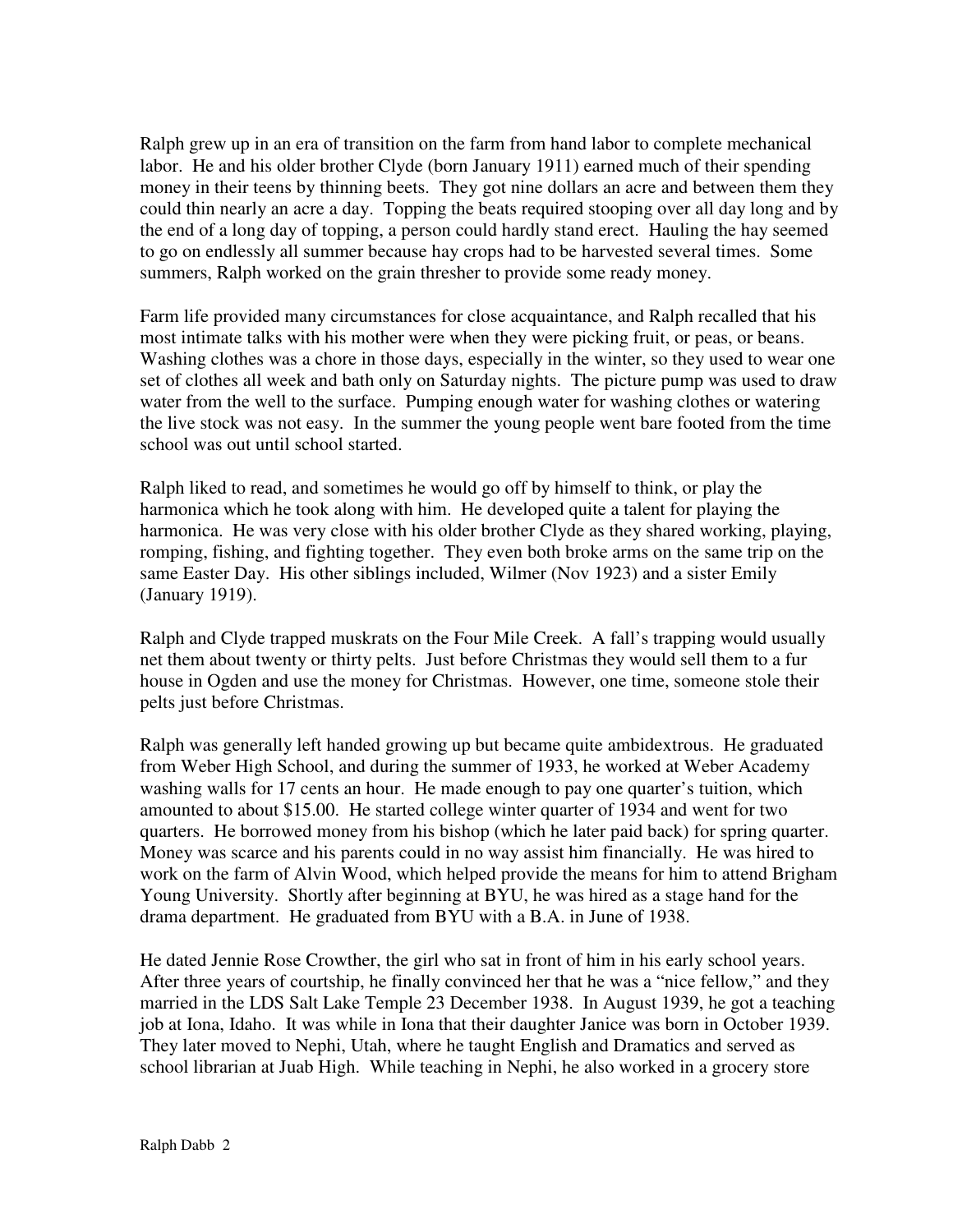and on a turkey farm. By the time he received a teaching contract from Weber County, Carolee was born June 1943 at Payson, Utah, hospital.

When they first returned to Weber County, they lived in an old house in Riverdale and Ralph taught English, Speech, Journalism, and Dramatics at Riverdale Junior High School. They bought a new home on Harrision Boulevard, lived in Roy, Farr West, North Ogden, and finally moved back to Harrisville. Their son Keith Ralph was born in October 1946, while they were living in Roy. After teaching at Riverdale Junior High for 3 ½ years, Ralph moved to Weber High School and taught English and Dramatics where he directed many plays during his seventeen "great years" there. He spent the last three or four years as chairman of the English department. While teaching, he earned a Master's Degree in English with a minor in speech from Utah State University. When there was a change in the administration at Weber High, he worked next for the Ogden City School District and taught at Ben Lomond High School one year before beginning his 16 year career as a professor at Weber State College in 1963. He retired in 1979 after a teaching career that spanned 40 years. His philosophy to "have fun while teaching" made him popular with his students.

During his teaching years, Ralph, and two other teachers, Jay Anderson and Lindsay West, did contract painting for individuals during the summer and also nights after school and on Saturdays. Ralph was painting on the outside of the Harrisville church which was being remolded in 1956, when the scaffolding gave way and he received a black eye. The next day he and Jay Anderson were painting and the scaffolding slipped, and he crushed his left heel. He was on crutches for some time. He had a weakness for hernias and on four different occasions he underwent surgery. He was also plagued with migraine headaches for years, but these subsided somewhat as he grew older.

In the fall of 1965, their son Keith left to serve a mission for the LDS church. Six months later, their daughter Carolee and husband Michael Downs borrowed Ralph's camper for a weekend trip. When they did not return, the entire community rallied to help search for them. After about five days, searchers found the couple asphyxiated in the camper in Saint Charles Canyon, Idaho. This was an overwhelming loss to the family and community.

A month after his daughter and son-in-law were laid to rest, he was called as bishop of the LDS Harrisville Ward. Other church positions he held included serving in the YMMIA, and many years teaching Sunday School. After being called as bishop, Ralph suffered a full blown gall bladder attack and underwent surgery. It was while he was recovering from surgery that he learned about cabin lots for sale in Island Park Idaho. He had always dreamed of having a cabin in the pines, and he and Jennie made that dream come true. Their cabin was a place of great solace to Ralph, and he also enjoyed sharing it with his family and friends.

Throughout their life, Ralph and Jennie enjoyed camping and travel trips with their family and friends. Their son Keith moved a few houses down the street from them, and their daughter Janice lived across the street. Ralph and Jennie felt fortunate to have all their grandchildren living within walking distance of their home. This was especially comforting after Jennie passed away 13 December 1991, and helped dispel Ralph's loneliness.